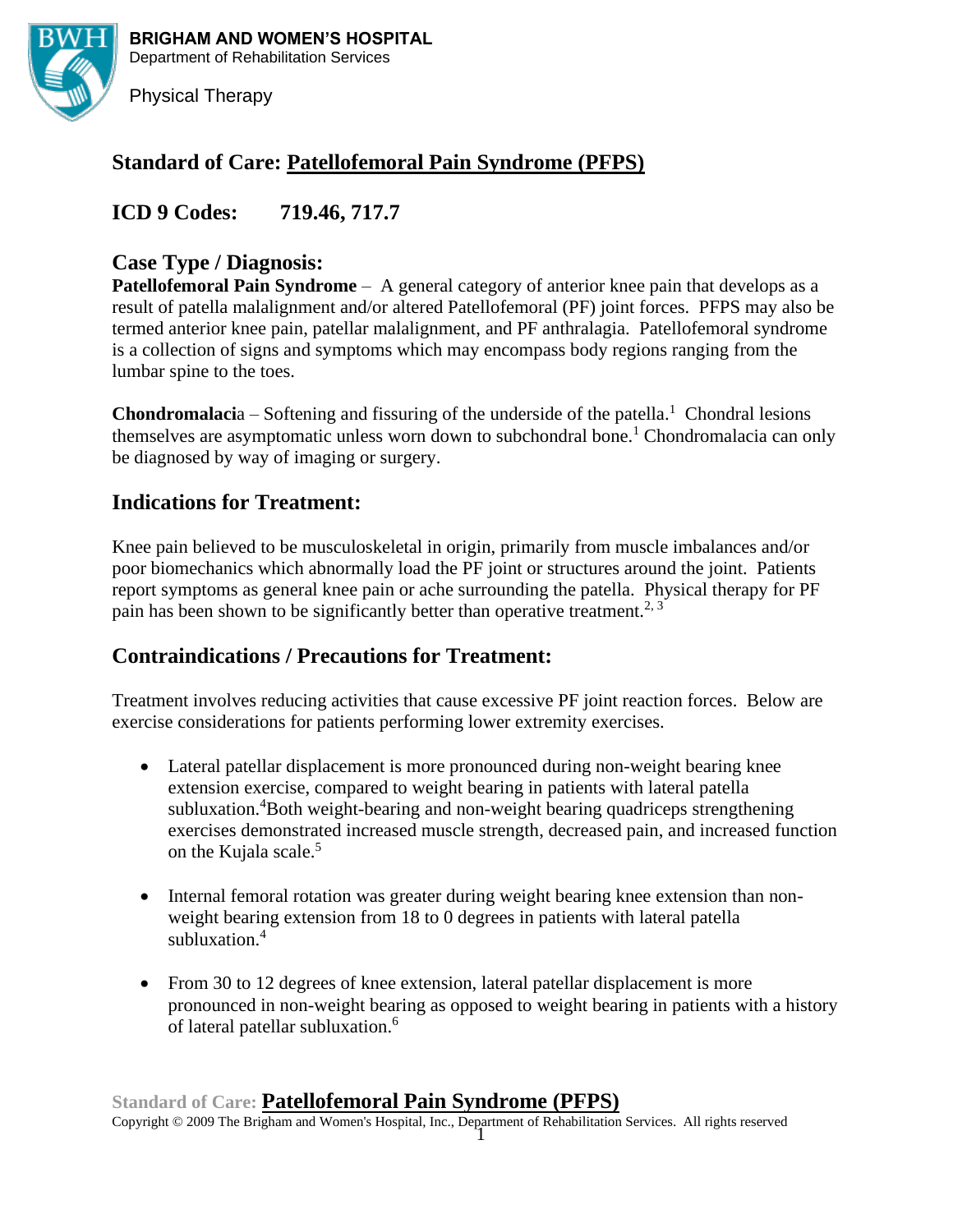## **Evaluation:**

**Medical History**: Review patient's medical history questionnaire and medical history reported in the electronic Longitudinal Medical Record (LMR). Review any diagnostic imaging, tests, or work up listed under LMR and Centricity. Ask about possible lower extremity trauma, injury, or history of fractures or falls.

**History of Present Illness**: PF pain is often insidious in onset. Symptoms are commonly worse with prolonged sitting, squatting, and descending stairs.<sup>1, 2</sup> Review footwear history and training schedule. Patients may have a subjective report of anterior knee pain with running, negotiating stairs, jumping, or prolonged sitting. For accurate assessment, activities that provocate or alleviate the patients symptoms need to be identified and documented.

**Social History**: Denote participation in sports or athletic activities in the past or current.

**Medications**: NSAIDS, Acetaminophen. Patients may be prescribed either.

### **Examination**:

This section is intended to capture the most commonly used assessment tools for this case type/diagnosis. It is not intended to be either inclusive or exclusive of assessment tools.

**Pain:** The patient may report symptoms felt anywhere circumferential to the anterior knee or retropatellar region. The Verbal Analog Scale (VAS) should be used to describe pain felt at rest and with selected provocative activities such as sitting to standing, step-downs, and stair negotiation.

**Palpation:** Palpate for medial or lateral patella border pain. Patients may have thickening of retinacular tissues, tenderness at the medial patella ligament, and tenderness at either the superior or inferior poles

### **Lumbar and Lower Quarter Screen.**

**ROM & Muscle length:** Assess for shortening of:

- Gluteus Maximus
- Tensor Facia Latae (Thomas test)
- Iliotibial Band length (Ober's test)
- Hamstrings/(90/90 test)
- Rectus Femoris/Iliopsoas (Thomas test)
- hip, knee, ankle, and foot flexibility

**Strength:** Assess for trunk and/or lower extremity weakness via manual muscle testing or use of a dynamometer. Assess for:

- o Muscle imbalance between hip internal rotators and external rotators.
- o VMO atrophy or weak quadriceps.
- o Weak, hamstrings, and
- o Weak hip extensors and
- o Weak abductors.

### **Standard of Care: Patellofemoral Pain Syndrome (PFPS)**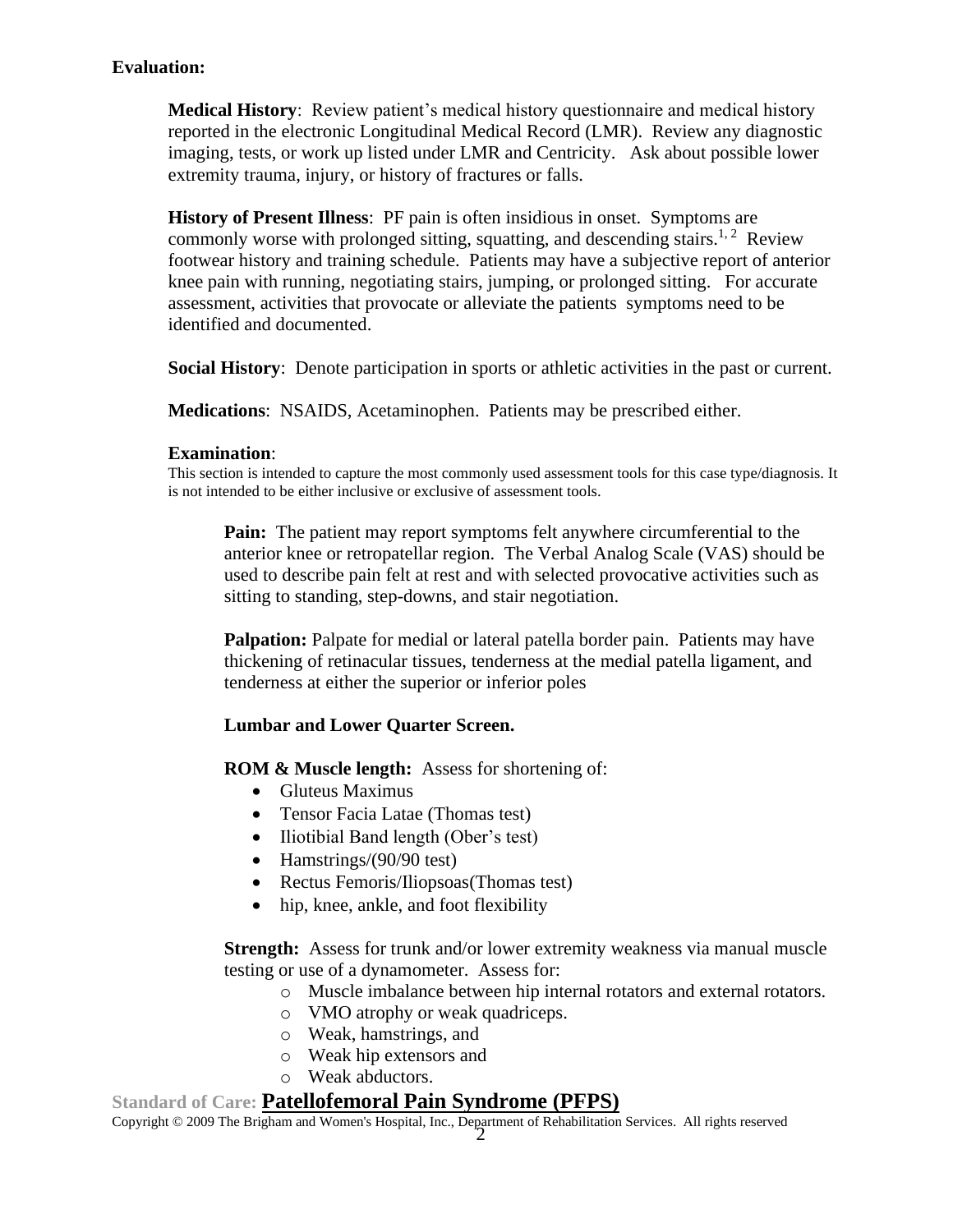o Any lower extremity muscular weakness

**Sensation:** via lower quarter screen

**Posture/alignment:** Document increased tibiofemoral varum/valgum or tibial varum. It has been shown that normal subjects with hypermobility exhibit larger Q angles than normal subjects with normal mobility.<sup>7</sup> It has also been shown that patients with greater amounts of medial rotation of the femur with respect to the tibia, produce larger amounts of contact area at the patellofemoral joint. <sup>8,9</sup> Take notice of the patients foot position and footwear. Excessive or late pronation during gait can increase tibial internal rotatin, thus altering patellofemoral forces. Measurement differences in leg length inequality should be documented as this can lead to increased or asymmetrical loading of one leg.

**Functional Mobility:** The patients functional mobility needs to be assessed. Patient strategies for performing transfers and negotiating stairs should be observed and documented. Note any gait deviations, use of an assistive device. Patient self reported tolerance to pain or fatigue should be documented with a quantifiable measure such as distance walked or duration of time before onset of symptoms.

#### **Tests and Measures:**

**Clinical Special Tests for** PFPS that have demonstrated good diagnostic value.

#### Vastus Medialis Coordination Test<sup>10</sup>

With the patient supine, the clinician places their fist under the distal femur so that the knee is slightly flexed. The patient slowly actively extends their knee. Full extension and coordinated movement are observed. A positive test is recorded if the knee does not achieve full extension, or if knee control was not apparent.

Sensitivity: 16.1% and Specificity: 92.9%.

#### Patellar Apprehension Test<sup>10</sup>

With the patient in supine and the knee flexed to 30 degrees, the examiner places a lateral glide on the patella. At that range and during concurrent lateral patellar glides, the knee and hip are simultaneously flexed. A positive test is recorded if the knee is not fully extended due to fear or if control of the knee was not apparent during the movement.

Sensitivity: between 32.3-39% and Specificity: 85.7%.

## Clarke's Test<sup>10</sup>

With the patient is supine and the affected knee is slightly flexed, the clinician provides an inferior force to the patella with slight compression. The patient then contracts their quadriceps. A positive test is pain elicited during the

## **Standard of Care: Patellofemoral Pain Syndrome (PFPS)**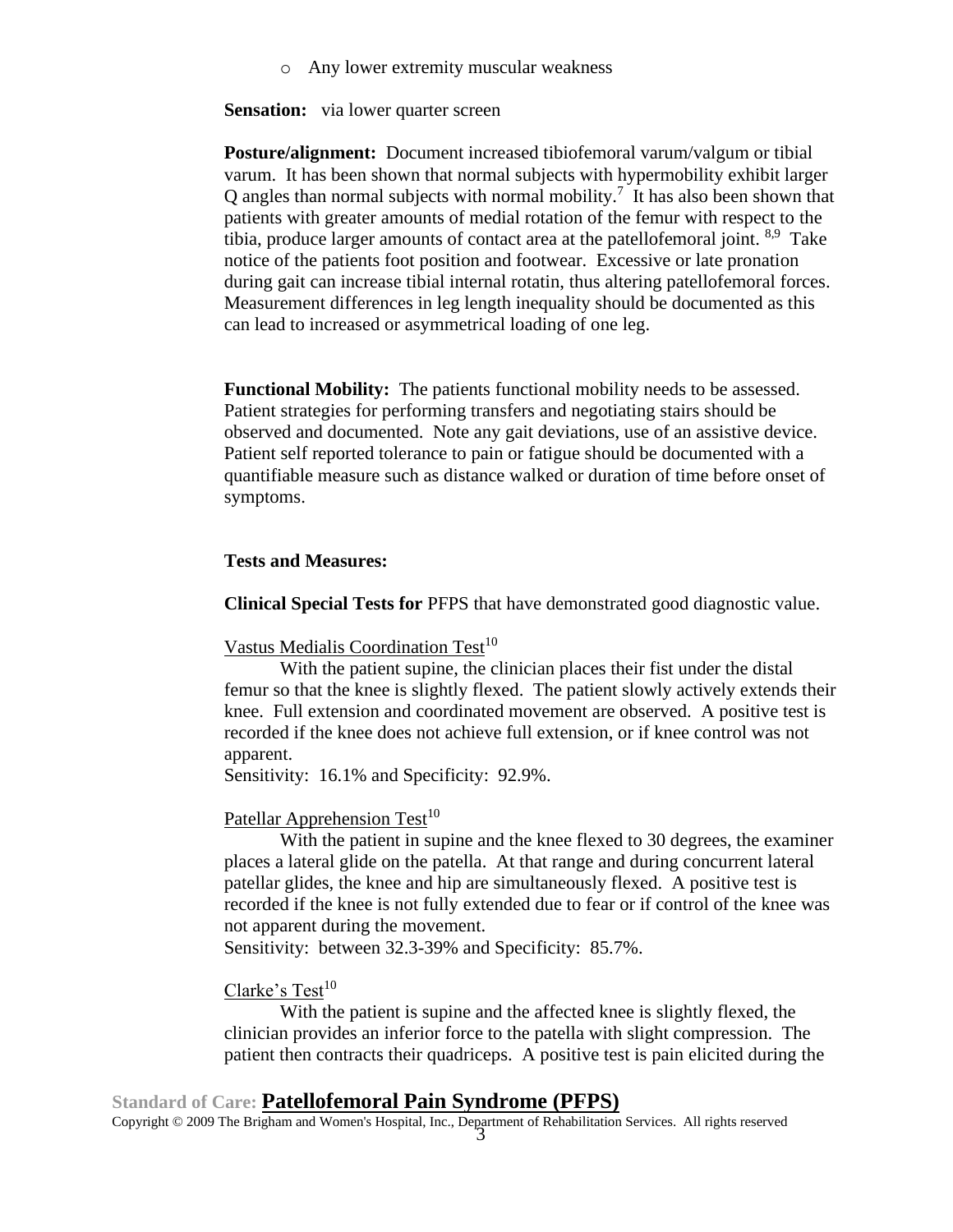quadriceps contraction concurrently during the inferior glide and compression of the patella.

Sensitivity: 48.4 and Specificity: 75%

## Eccentric Step Test<sup>10</sup>

The patient stands with the affected leg up on a 15cm step. The patient keeps hands on hips, and is instructed to slowly lower the foot of the unaffected leg to the floor. The affected leg eccentrically controls the lowering. A positive test is concordant reproduction of symptoms. If the patient is unable to be tolerated the Eccentric Step Test, the height may be modified. Sensitivity: 41.9% and Specificity: 82.1%

## **Functional Measures:**

- Sitting tolerance note time.
- Stair negotiation without pain observe and note.
- Kneeling without pain able to or not.
- Sports participation identify recreation and time spent.
- Performing regular exercise/fitness activity
- Lower Extremity Functional Scale(LEFS) document

## **Differential Diagnosis**: 11

- Referred pain from the low back or hip
- Articular cartilage injury
- Hoffa's Disease
- Neuromas
- Iliotibial Band Syndrome
- Patellar Stress Fracture
- Prepatellar Bursitis
- Symptomatic Bipartite Patella
- Loose Bodies
- Pes Anserine Bursitis
- Saphenous Neuritis
- Quadriceps or Patellar tendinopathy
- Sinding-Larsen-Johansson Syndrome
- Osteochondritis dessicans
- Osgood-Schlatter disease
- Bone tumor
- Patellofemoral arthritis
- Inflammatory joint disease
- Meniscal pathology
- Synovial plica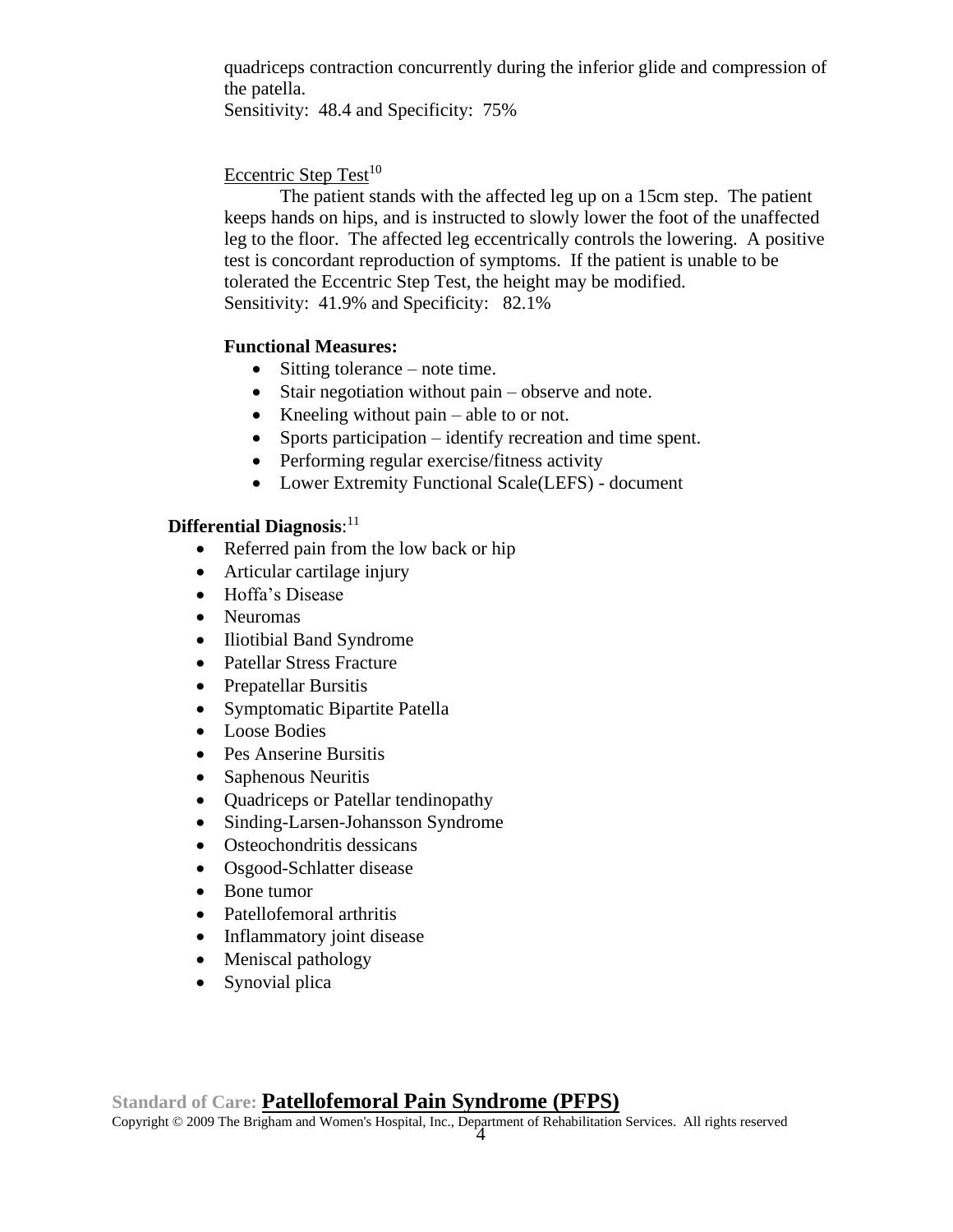## **Assessment:**

## **Problem List**:

Currently there is no reliable method for objectively assessing patellofemoral biomechanics.<sup>12</sup> The primary patient focused short term goals are to reduce pain and to improve function.

- Pain: The goal is to increase joint protection and self-management of symptoms.
- Loss of function: Intolerance to performing a specific activity limited by pain.
- Impaired joint mobility: Lateral tracking of the patella, or impaired joint mobility of the tibio-femoral and/or proximal tibio-fibula joints.
- Impaired muscle length: Lower extremity muscle shortening particularly of the lateral structures such as the hamstrings, Iliotibial band, lateral retinaculum, and/or quadriceps.
- Impaired posture: Poor foot/knee/ hip posture during gait/functional activities.
- Impaired muscle performance:
	- o Muscle imbalance between hip internal rotators and external rotators.
	- o VMO atrophy or weak quadriceps.
	- o Weak, hamstrings, and
	- o Weak hip extensors and
	- o Weak abductors.
	- o Any lower extremity muscular weakness.

**Prognosis**: The patient's prognosis is dependent upon a completed history and examination to determine predisposing biomechanical faults contributing to the PFPS. Approximately 70% of patellofemoral disorders improve with conservative treatment and time. $11$ 

## **Goals**:

In 0-6 weeks:

- Initial self symptom management and joint protection
- Normal glide of the patella
- Independent with initial home exercise program
- Determine need for orthotics or proper shoe wear
- Independent with progressed home exercise program

### In 6-12 weeks:

- Normalize muscle length or achieve muscle length goals
- Independent self-management of symptoms
- Achieve all muscle strength goals
- Negotiating stairs unlimited
- Return to sports or previous activity
- Achieve functional goals (LEFS improvement)

## **Standard of Care: Patellofemoral Pain Syndrome (PFPS)**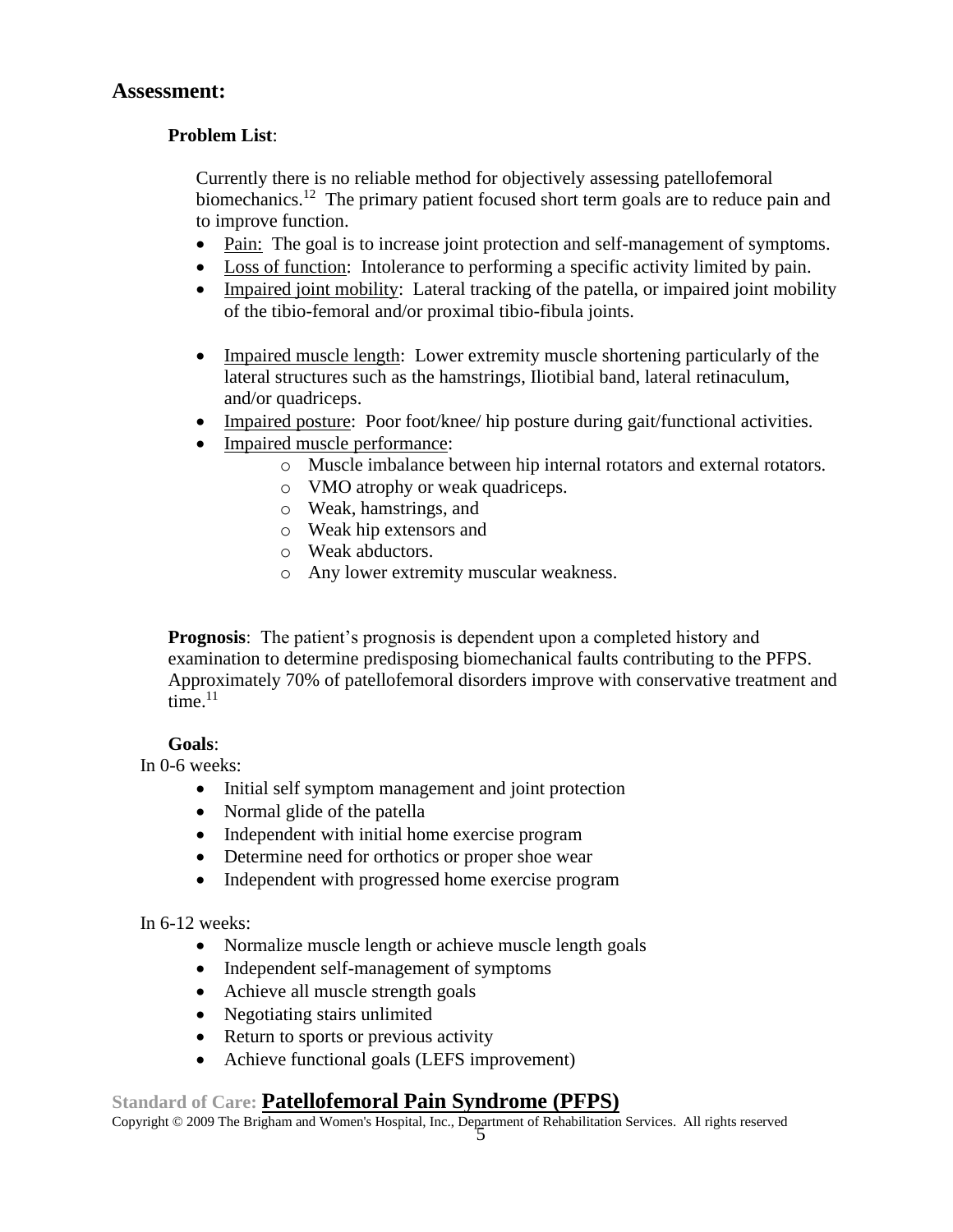# **Treatment Planning / Interventions**

| <b>Established Pathway</b>  | Yes, see attached. | - No |
|-----------------------------|--------------------|------|
| <b>Established Protocol</b> | Yes, see attached. | X No |

### **Interventions most commonly used for this case type/diagnosis.**

Treatment interventions typically target altered patellofemoral biomechanics. There is a need to control tibiofemoral rotation and increase patellofemoral contact area to reduce pain.<sup>9</sup> Successful treatment has involved stretching, strengthening, tibiofemoral and patellofemoral joint mobilization, lumbopelvic mobilization, biofeedback, and patella taping, patient education in joint protection, posture, use of ice or moist heat.

**Taping:** has been shown to reduce pain and improve function in patients with patellofemoral symptoms, however, the rationale for why this works has not been confirmed.<sup>13</sup> PF taping every day for 4 weeks has been shown to improve outcomes when coupled with exercise involving strengthening and stretching. The goal of the McConnell taping approach is to correct abnormal tilt, glide, or rotation to improve quadriceps activation.<sup>14</sup> A preliminary clinical prediction rule for taping may be helpful in deciding who will best benefit from taping. If the patient has a positive patellar tilt test and/or tibial varum greater than  $5^{\circ}$  then there is an 83% chance they will reduce there knee pain with taping by  $50\%$ .<sup>15</sup>

> • Patellar tilt test: Patient is supine. With the subject relaxed, the examiner glides the patella laterally and attempts to lift the lateral border of the patella anteriorly.<sup>15</sup>

The measurement is documented as:

- $\circ$  no lift  $(-)$
- o lift to neutral (level with a horizontal plane)
- $\circ$  lift above the horizontal plane (+).
- Tibial angulation(varus or valgus): Measured with the patient standing on a 20-cm step. The measurement is taken using a goniometer as the angle formed by the horizontal surface of the step and the line that bisects the Achilles tendon. Tibial varum is defined as the distal end of the tibia being more medial than the proximal end.<sup>15</sup>

**Strengthening**: of the gluteus maximus and gluteus medius, quadriceps, and hamstrings are essential for long term successful self management of PFPS.<sup>16</sup>

It has been shown that patients who exhibit PF pain and symptoms are more likely to have weakness in their hip abductors and external rotators. Patients with PFPS may exhibit an inability to resist knee valgus and femoral internal rotation when decelerating or descending steps. Specifically strengthening hip external rotators eccentrically will help with gait and stability.  $17$ 

Strengthening of the quadriceps has been shown to correlate with long term beneficial outcomes.<sup>18</sup> Strengthening can be performed in both an open chain and a

## **Standard of Care: Patellofemoral Pain Syndrome (PFPS)**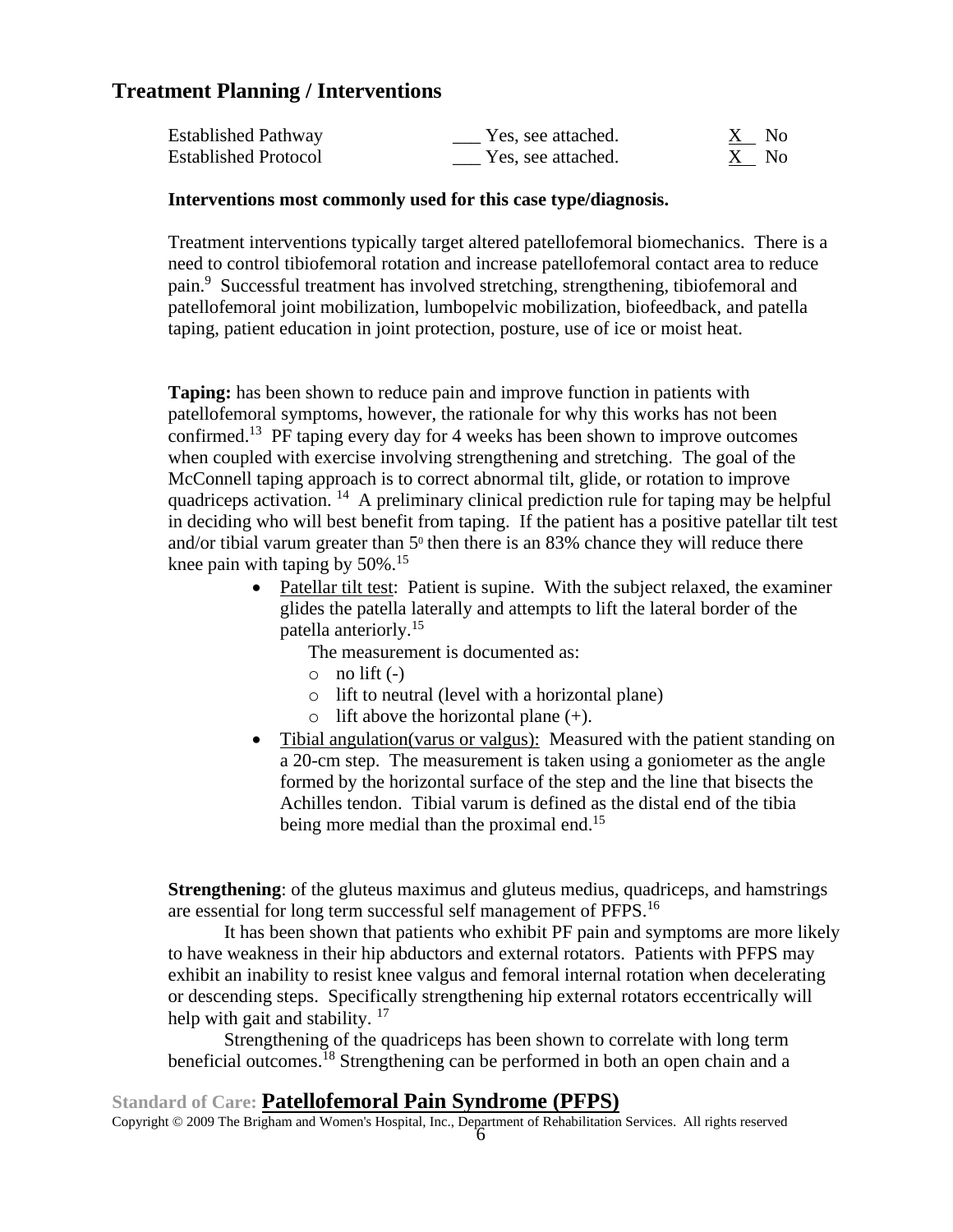closed chain position, however, no significant difference has been found with quadriceps strengthening performed open chain, closed chain, isometrically or eccentrically.<sup>16</sup> It is important to work within a pain free ROM or the vastus medialis oblique will be inhibited. This can be done with limited ROM squats and graduated step-ups/downs.

**Stretching:** Tight structures such as the iliotibial band and lateral retinaculum or shortened muscles such as the hamstrings, quadriceps, hip flexors, and gastrocnemius/soleus complex should be stretched.

**Stabilization**: Stabilization/balance/proprioceptive exercises for the lower extremity.

**Foot Orthotics** - Shown to significantly decrease PF related pain. If foot orthotics reduce the PFP symptoms, other PT treatment may not yield a better outcome.<sup>19</sup> It has been proposed that foot orthotics reduce pain by reducing:<sup>20</sup>

- Lower extremity internal rotation
- Q-angle
- PF contact pressures
- Laterally-directed soft tissue forces from the patellar tendon, quadriceps tendon, and iliotibial band

**Lumbopelvic manipulation:** Has been shown in some cases to facilitate kinetic chain realignment which may reduce PF joint reaction forces via the theory of regional interdependence. There may be a biomechanical link to alterations in joint mobility of the lumbar spine, sacroiliac joint, or hip joint from the knee. If lumbopelvic misalignment is found during the screen, and sacroiliac special tests confirm dysfunction, then addressing the dysfunction with lumbopelvic manipulation may improve the outcome. A Preliminary Clinical Prediction Rule for patients who will benefit from lumbopelvic manipulation to improve PF symptoms…

- Side to side difference in hip internal rotation  $> 14$  degrees
- Ankle dorsiflexion (knee flexed) >16 degrees
- Navicular drop  $> 3$ mm
- No self-reported stiffness with sitting  $> 20$  minutes
- Squatting reported as most painful activity

Patient that met these criteria may benefit from a lumbopelvic manipulation to the affected side. $21, 22$ 

## **Frequency & Duration**: 2-3x/wk for 8-12 wks

## **Patient / family education:**

- Home exercise program
- Flexibility training
- Strength training
- Footwear modification
- Joint protection
- Patella taping

# **Standard of Care: Patellofemoral Pain Syndrome (PFPS)**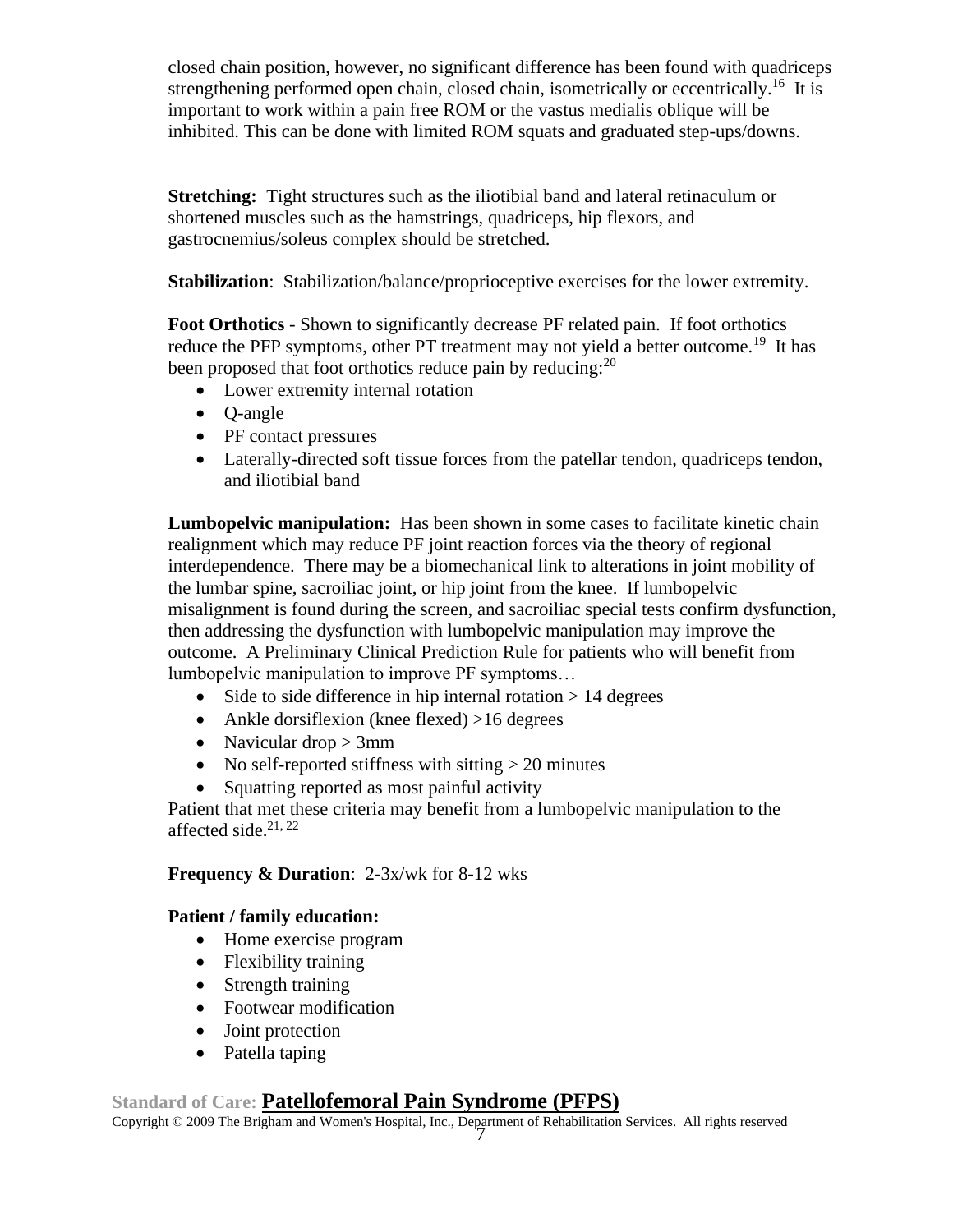### **Recommendations and referrals to other providers.**

- **Acupuncture** has been show to significantly reduce pain and increase function in patients with PFPS.<sup>23</sup>
- Orthotis
- Orthopedics
- Protonics knee brace<sup>24</sup>

# **Re-evaluation**

Standard Time Frame- 28 days

Other Possible Triggers- A significant change in signs and symptoms, identify appropriate possibilities that happen in the case type

# **Discharge Planning**

## **Commonly expected outcomes at discharge**:

- Improved or normalized muscle length
- Normal joint mobility
- Normal muscle strength
- Normalized muscle imbalances at the spine, hip, knee, and foot
- Correct shoe wear
- Achievement of the patient goals
- Improved functional score on the Lower Extremity Functional Score

### **Transfer of Care**

D/C to independence with a home exercise program.

### **Patient's discharge instructions**

Continue with stretching, strengthening, patella mobilizations, and patella taping if needed.

### **Original Author:**

Edward Boudreau, PT 5/2004

**Revised Author: Reviewed by:** 

Kenneth J. Shannon, PT 8/2009 Sharon Alzner, PT

Michael Cowell, PT

**Standard of Care: Patellofemoral Pain Syndrome (PFPS)** Copyright © 2009 The Brigham and Women's Hospital, Inc., Department of Rehabilitation Services. All rights reserved 8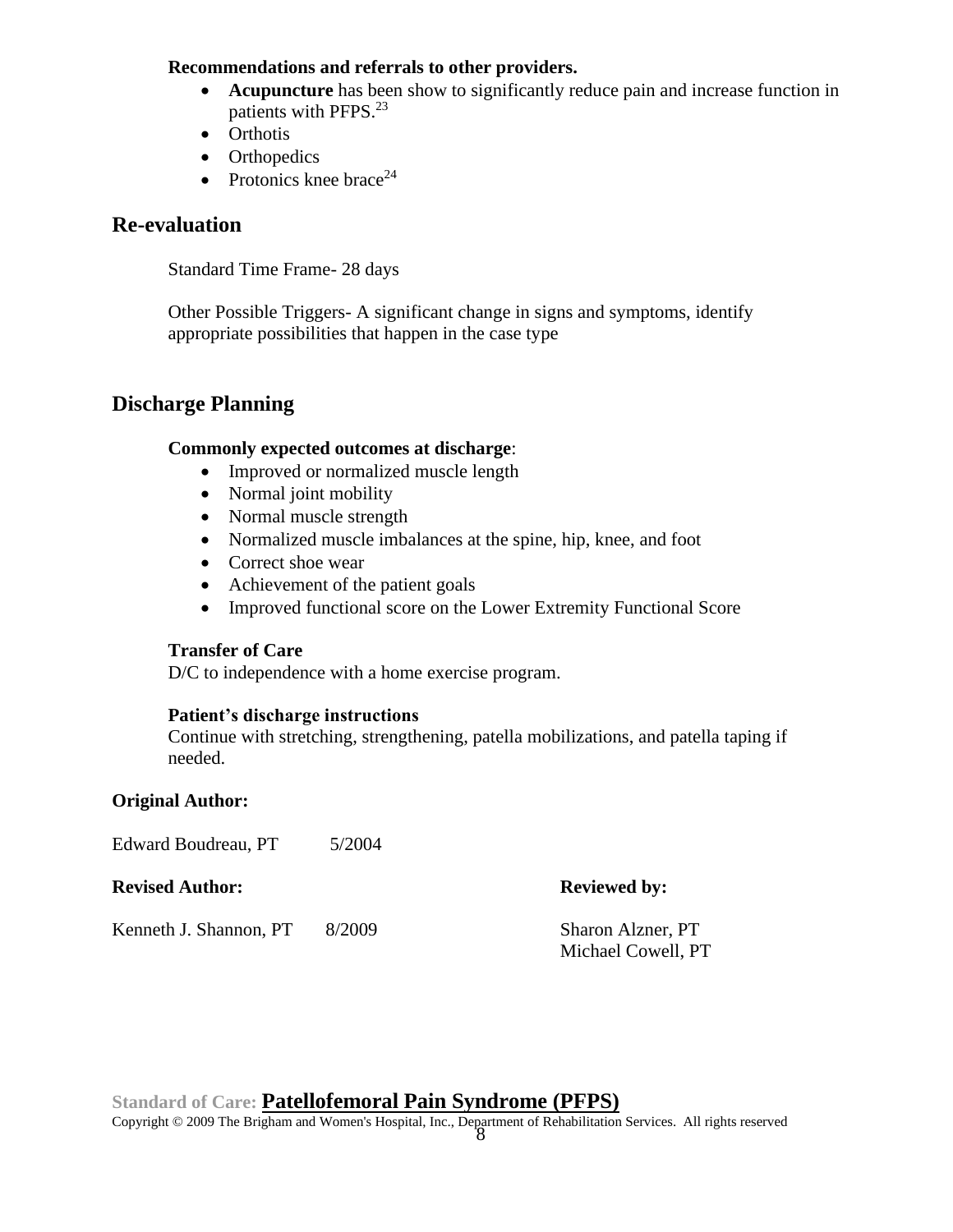## **REFERENCES**

1. Grelsamer RP. Patellar malalignment. *J Bone Joint Surg Am*. 2000;82-A(11):1639-1650.

2. Crossley K, Bennell K, Green S, Cowan S, McConnell J. Physical therapy for patellofemoral pain: A randomized, double-blinded, placebo-controlled trial. *Am J Sports Med*. 2002;30(6):857- 865.

3. Kettunen JA, Harilainen A, Sandelin J, et al. Knee arthroscopy and exercise versus exercise only for chronic patellofemoral pain syndrome: A randomized controlled trial. *BMC Med*. 2007;5(1):38.

4. Powers CM, Ward SR, Fredericson M, Guillet M, Shellock FG. Patellofemoral kinematics during weight-bearing and non-weight-bearing knee extension in persons with lateral subluxation of the patella: A preliminary study. *J Orthop Sports Phys Ther*. 2003;33(11):677-685.

5. Herrington L, Al-Sherhi A. A controlled trial of weight-bearing versus non-weight-bearing exercises for patellofemoral pain. *J Orthop Sports Phys Ther*. 2007;37(4):155-160.

6. Flynn TW, Soutas-Little RW. Patellofemoral joint compressive forces in forward and backward running. *J Orthop Sports Phys Ther*. 1995;21(5):277-282.

7. Sendur OF, Gurer G, Yildirim T, Ozturk E, Aydeniz A. Relationship of Q angle and joint hypermobility and Q angle values in different positions. *Clin Rheumatol*. 2006;25(3):304-308.

8. Powers CM. The influence of altered lower-extremity kinematics on patellofemoral joint dysfunction: A theoretical perspective. *J Orthop Sports Phys Ther*. 2003;33(11):639-646.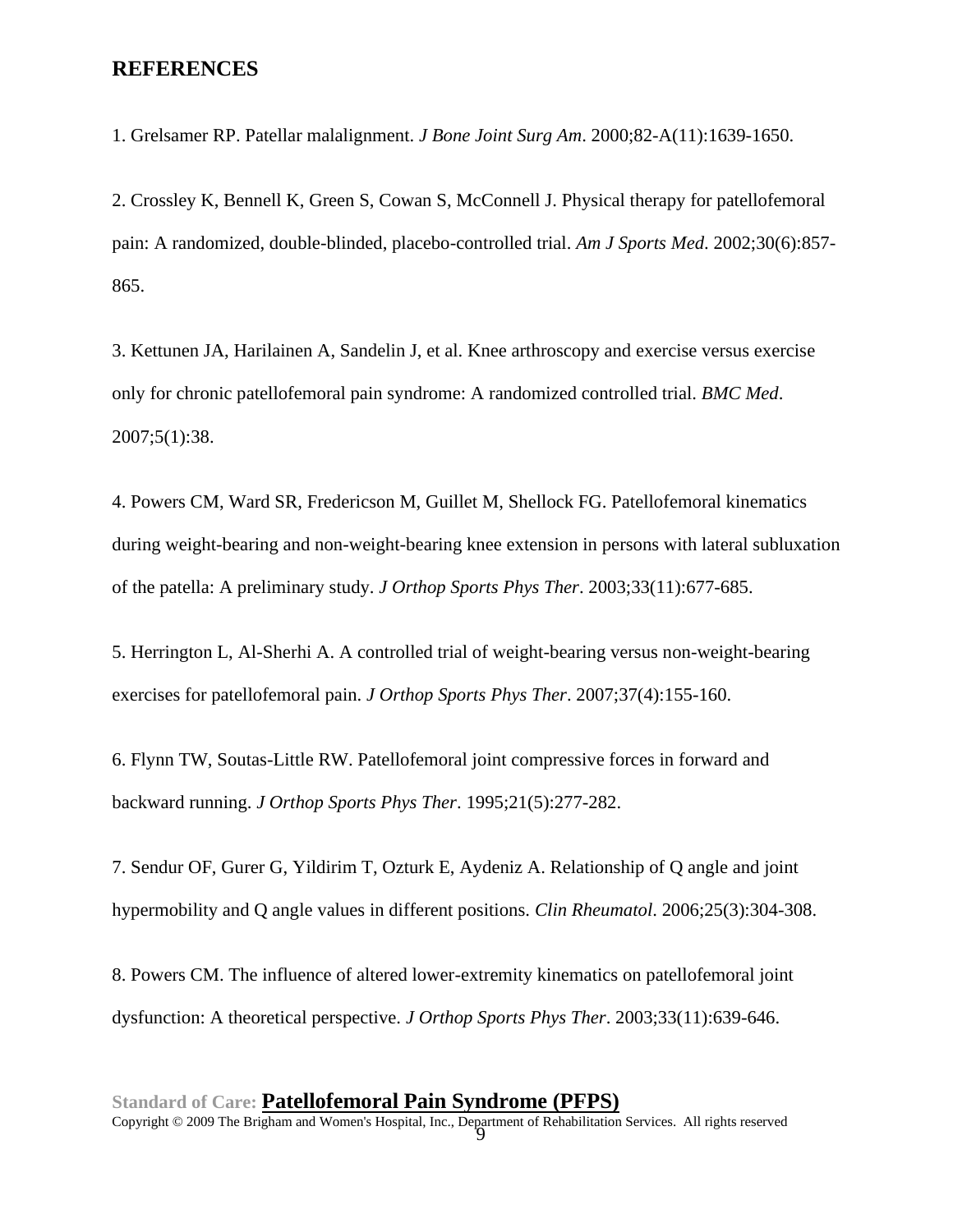9. Salsich GB, Perman WH. Patellofemoral joint contact area is influenced by tibiofemoral rotation alignment in individuals who have patellofemoral pain. *J Orthop Sports Phys Ther*. 2007;37(9):521-528.

10. Chad Cook, Eric Hegedus. Orthopedic Physical Examination Tests: An Evidence-Based Approach. Prentice Hall, 2007.

11. Waryasz GR, McDermott AY. Patellofemoral pain syndrome (PFPS): A systematic review of anatomy and potential risk factors. *Dyn Med*. 2008;7:9.

12. Wilson T. The measurement of patellar alignment in patellofemoral pain syndrome: Are we confusing assumptions with evidence? *J Orthop Sports Phys Ther*. 2007;37(6):330-341.

13. Aminaka N, Gribble PA. A systematic review of the effects of therapeutic taping on patellofemoral pain syndrome. *J Athl Train*. 2005;40(4):341-351.

14. Whittingham M, Palmer S, Macmillan F. Effects of taping on pain and function in patellofemoral pain syndrome: A randomized controlled trial. *J Orthop Sports Phys Ther*. 2004;34(9):504-510.

15. Lesher JD, Sutlive TG, Miller GA, Chine NJ, Garber MB, Wainner RS. Development of a clinical prediction rule for classifying patients with patellofemoral pain syndrome who respond to patellar taping. *J Orthop Sports Phys Ther*. 2006;36(11):854-866.

16. Bizzini M, Childs JD, Piva SR, Delitto A. Systematic review of the quality of randomized controlled trials for patellofemoral pain syndrome. *J Orthop Sports Phys Ther*. 2003;33(1):4-20.